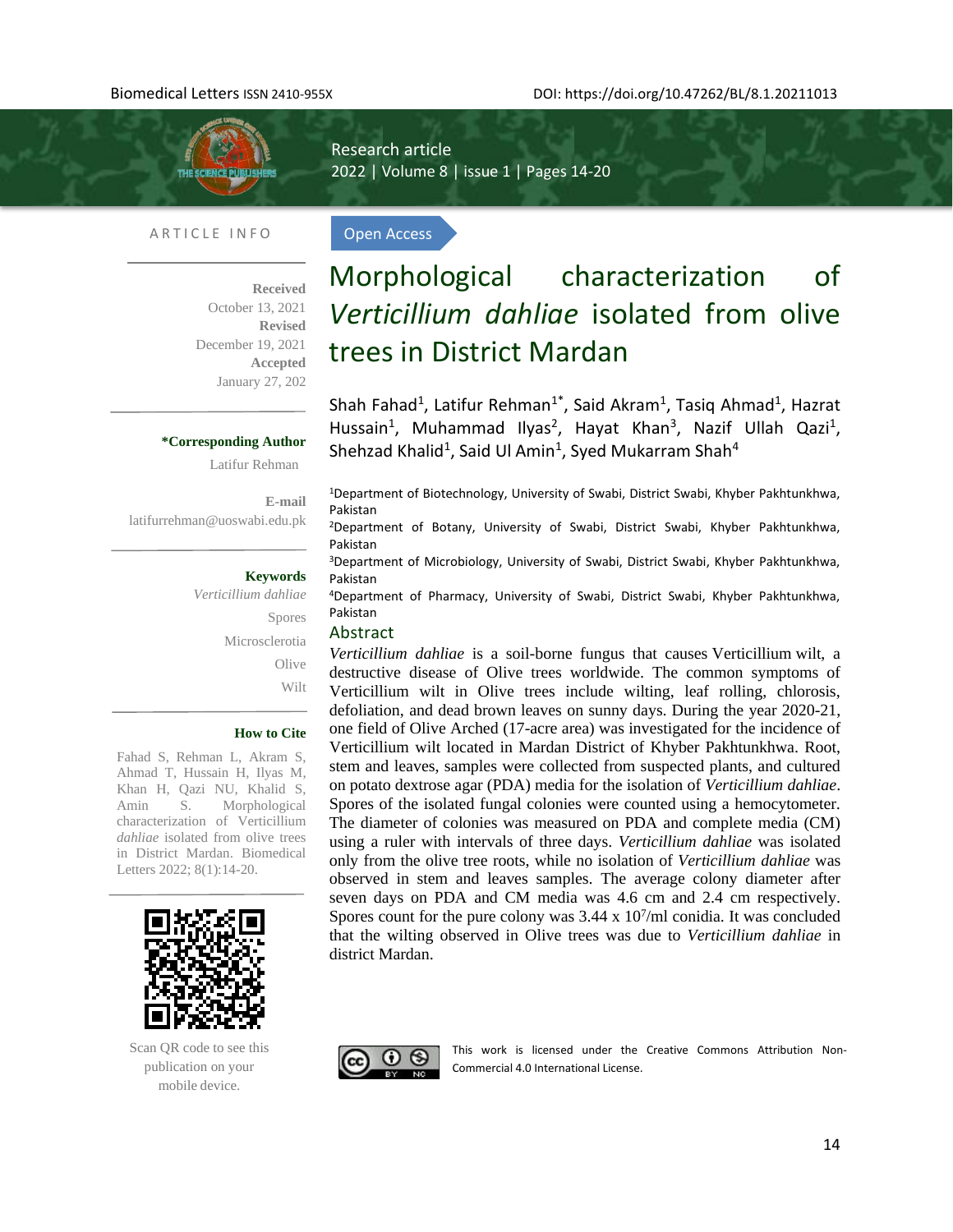# **Introduction**

Verticillium wilt is caused by a soil-borne plant pathogen called *Verticillium dahliae* [1]. Verticillium is a tiny genus of ascomycete fungus presently with just ten species [2]. Verticillium species have hyaline mycelium that is simple or branching, septate, and multinucleate. Conidia are ovoid to elongate and formed on long phialides that are arranged in a whorl or spiral way around the conidiophores. Conidiophores also branch in whorls at different levels. The name of the genus Verticillium comes from the so-called "verticillate" arrangement of the conidiophore branches and phialides [1]. Six plant pathogenic Verticillium species have been identified following a revision of the original genus.

Verticillium wilt of the olive [3], caused by *Verticillium dahliae*, is currently the most devastating olive disease in Spain and, likely, throughout the Mediterranean Basin [3]. Irrigation is blamed for promoting wilt in intensive crops [4] and a large olive harvest [5]. Semicontinuous watering increases the incidence and severity of wilt disease in herbaceous hosts [6]. Wilting, leaf rolling, chlorosis, defoliation, and dead brown leaves that stay connected to the branches are all symptoms [7].

*Verticillium dahliae* causes severe economic losses to the agriculture sector worldwide. The Nature of the disease and characteristics of this tree crop has complicated the assessment of the actual economic losses. Currently, Verticillium wilt of olive is considered one of the major limiting factors for olive oil production. Losses from Verticillium wilt include high rates of tree mortality and reductions in fruit yield, especially in highly susceptible cultivars [8]. Besides these economic losses, it is recently demonstrated that there is also a negative effect on the commercial value of olive oil because of the poor organoleptic properties from fruits of *Verticillium dahliae* infected trees [9]. Infection of plants leads to a reduction in the synthesis of the main phenolic compounds responsible for the taste sensory characteristics of virgin olive oil. In Israel, yield reductions in irrigated "Picual" olives were estimated to be 75% and 89% at 3 and 5 years after planting, respectively [10]. Thanassoulopoulos et al. [\(1979\)](https://link.springer.com/article/10.1007/s11104-010-0629-2#ref-CR301) [11] reported 2–3% incidence (1% tree mortality), of Verticillium wilt and harvest losses of 1% of the national Greek olive production. In Morocco, 10– 30% of trees in 60% of the inspected olive orchards were affected by *Verticillium dahliae* [12]. Reports are also confirming the presence of the disease in non-traditional olive cultivating countries such as Australia [13].

The infected plants are very difficult to be treated with fungicides because the fungus resides in the vascular bundles and excessive growth result in the blockage of these vascular bundles. The purpose of this study was to investigate the olive field of district Mardan for the prevalence of *Verticillium dahliae*. Several olive trees were found suspected of the Verticillium wilt as the climate of Mardan is favorable for the *Verticillium dahliae* growth in these olive trees.

# **Materials and Methods**

# *Sample collection*

Olive field consisting of five thousand plants with 17 acres of the area was investigated for the presence of wilted plants. Samples were collected from six suspected trees. All samples were sealed in polythene bags and labelled with tree name their root, shoot, and leaf. i.e., T1R1, T1L1, T1S1, etc.

# *Sample preparation*

The diseased plant components (roots, stems, and leaves) were rinsed completely with sterile distilled water after being washed with running tap water for 10 minutes to remove soil, mud, and debris particles. Samples surfaces were disinfected by immersing them in 75 % ethanol for 5 minutes, followed by 3 minutes of 1 percent sodium hypochlorite (leaves) and 5 minutes of 1 percent sodium hypochlorite (branch and root), 75 percent ethanol for 1 minute, three rinses with sterile distilled water, and finally drying on sterile tissue paper. The plant samples (roots, stems, and leaves) were then cut into 5-10 mm lengths aseptically using a sterile scissor. Crosssectional and longitudinal cuts were made on the root and branch samples.

# *Culture plate preparation*

Disinfected tissues were plated on PDA (Potatoes (200 g), Glucose (20 g), Agar (10 g), Distilled Water (1 L)) media using sterile forceps. Plates were sealed with parafilm tape and labelled with the name of the field and the cultured date. One plate is used as a control and has no samples cultured on it. The plates were incubated for 7 days at 26˚C.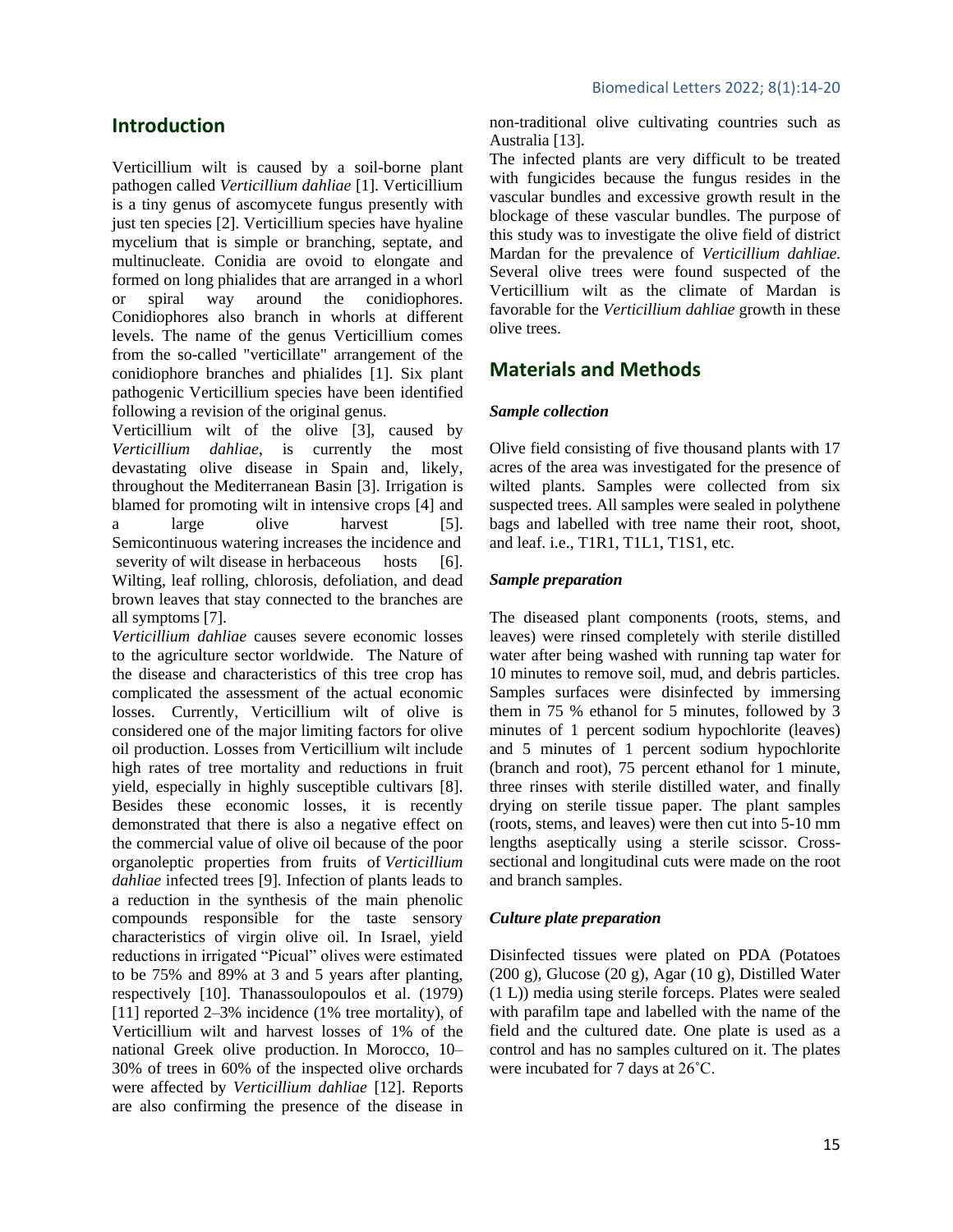#### *Sub culturing*

Plates with obvious growth were sub-cultured to isolate pure colonies. In a centrifuge tube, 50 µl of sterile distilled water was added. Pipette tips were used to streak each colony on the plates and then dipped in distilled water in a centrifuge tube. The water from the centrifuge tubes was pipetted into the PDA plates' centre. The plates are allowed to dry before sealing with parafilm and incubated for 7 days at  $26^{\circ}$ C.

#### *Microscopic analysis*

Slides were made from plates with pure white colonies for identification and morphological characterization. On the glass slide, one drop of water (40  $\mu$ L) was poured. Pipette tips were used to streak colonies on the plates. On the slide, the pipette tip was dipped in water and dropped. The glass slide is then covered with a coverslip. A light microscope was used to examine the slide. All slides are prepared using the same method.

### *Spores counting*

Conidial suspension of isolates was prepared by adding 3 ml distilled water to plates. A pipette tip was used to scrape the colony on the plate. The water containing spores was collected after scratching and transferred to Eppendorf tubes. The spore suspension was diluted by dissolving 10  $\mu$ L of spore suspension in 990 µL of water. Spores were counted by putting 20 µL of spore suspension on hemocytometer slides and observed under a light microscope.

### *Spores' preservation*

Glycerol (30 %) was used to preserve the spores. 30 mL glycerol was dissolved in 70 mL distilled water and autoclaved for 15 minutes at 121 °C. Half of the spore suspension and half of the 30 % glycerol solution were taken in Eppendorf tubes. All of the tubes were stored at -20°C in the freezer.

### *Colony Diameter*

To measure colony diameter, spores at a concentration of  $1 \times 10^7$ /ml were cultured on PDA and CM media (Yeast extract (6 g), Casein acid hydrolysate (6 g), Sucrose (10 g), Distilled water (1 L) On each plate, the diameter of colonies was measured using a ruler at three-day intervals for 7/9 days.

# **Results and Discussion**

*Verticillium dahliae* is a soil-borne fungus affecting more than 400 plant species including Olive trees [14]. In order to determine the prevalence of this fungus, plant samples from a single olive field in the region of Mardan, Pakistan were collected. Infected plants displayed varying degrees of symptoms such as stem yellowing, leaf chlorosis, and leaf necrosis, which are all frequent signs of *Verticillium dahliae*  infection (**Fig. 1**). The samples were collected and sealed in the polythene bags (**Fig. 2**) and shifted to the lab and kept in the freezer at -20 °C. After seven days of incubation on PDA media, some plates showed evident growth (**Fig. 3**) of various fungal colonies, while others showed no growth (**Table 1**). A total of six suspected trees were evaluated for the presence of *Verticillium dahliae*. Out of which *Verticillium dahliae* was isolated from the roots of one tree. No growth of *V. dahliae* was recorded from other trees (**Table 2**). *Verticillium dahliae* was isolated from different tissues of the trees (**Table 3**). Single colony isolation from the root of the T4 tree was performed on PDA medium and the colony was designated "Z" and used for morphological characterization. Pure colonies were isolated by subculturing on PDA plates (**Fig. 4**).

**Table 1:** Fungal Isolates on PDA media

| <b>Plates</b>     | <b>Fungal Colonies</b> |  |
|-------------------|------------------------|--|
| T1p1              | 5 white and 1 reddish  |  |
| T1p2              | 5 white                |  |
| T1p3              | 4 white                |  |
| T1p4              | 4 white                |  |
| T1p5              | 3 white                |  |
| T1p6              | 4 white                |  |
| T2p1              | 2 white                |  |
| T2p2              | 3 white                |  |
| T <sub>2p</sub> 3 | 2 white                |  |
| Control           | Nill                   |  |

**Table 2:** Percentage of Verticillium positive samples in various trees

| Sr. No. | Tree | <b>Pure colony</b> | <b>Percentage</b> |
|---------|------|--------------------|-------------------|
|         | Τ1   | 0/6                | 0%                |
| 2       | T2   | 0/7                | 0%                |
| 3       | T3   | 0/5                | 0%                |
| 4       | T4   | 6/6                | 100%              |
| 5       | Т5   | 0/7                | 0%                |
|         | T6   |                    | 0%                |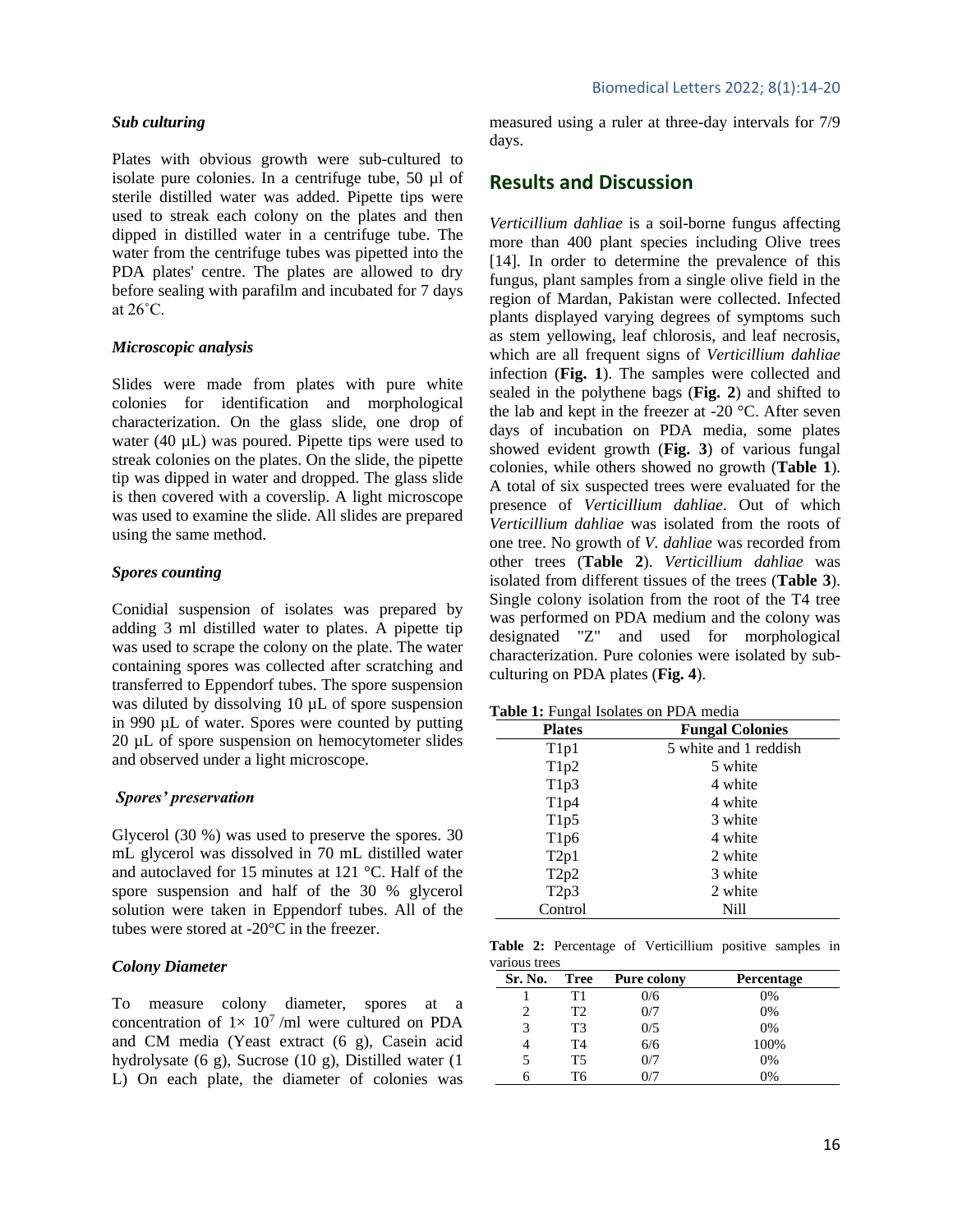**Table 3:** Isolation of *Verticillium dahliae* from different tissues of plants.

| Sr. No. | <b>Tissue type</b> | Culture positive | Percentage |
|---------|--------------------|------------------|------------|
|         | Root               | 9/9              | 100%       |
|         | Steam              | 0/8              | $0\%$      |
|         | Leaves             | 0/5              | 9%         |

After subculture on PDA medium, a pure colony of *Verticillium dahliae* was isolated. Conidia, resting structures, and colony colour were all studied in the isolate. Under a light microscope, the isolate was recognized as having a white colony, septate mycelium with phialides in a distinctive arrangement, and oval conidiophores. Microsclerotia were also seen on the cultures as globose to oblongate dark melanised structures throughout the

colony, with no dark mycelia, indicating that the tested isolate was morphologically identical to *Verticillium dahliae*. These characteristics were similar as described earlier [15].

Conidial morphology of Verticillium isolates was observed under the microscope. Conidia were unicellular, oval, hyaline, and borne singly on whorl conidiophore [16]. **Fig. 5** shows a high quantity of conidia on 40 x magnification.

The fungus mycelium was hyaline, septate, multinucleate, and branched. The phialides of the isolate were sharp at the apices, and the short branching is grouped in whorls. Conidia were produced individually, terminally as spore balls at



**Fig. 1:** Verticillium wilt suspected trees of Olive in the Olive arched



**Fig. 2:** Plant samples collected from Olive trees sealed in polythene bags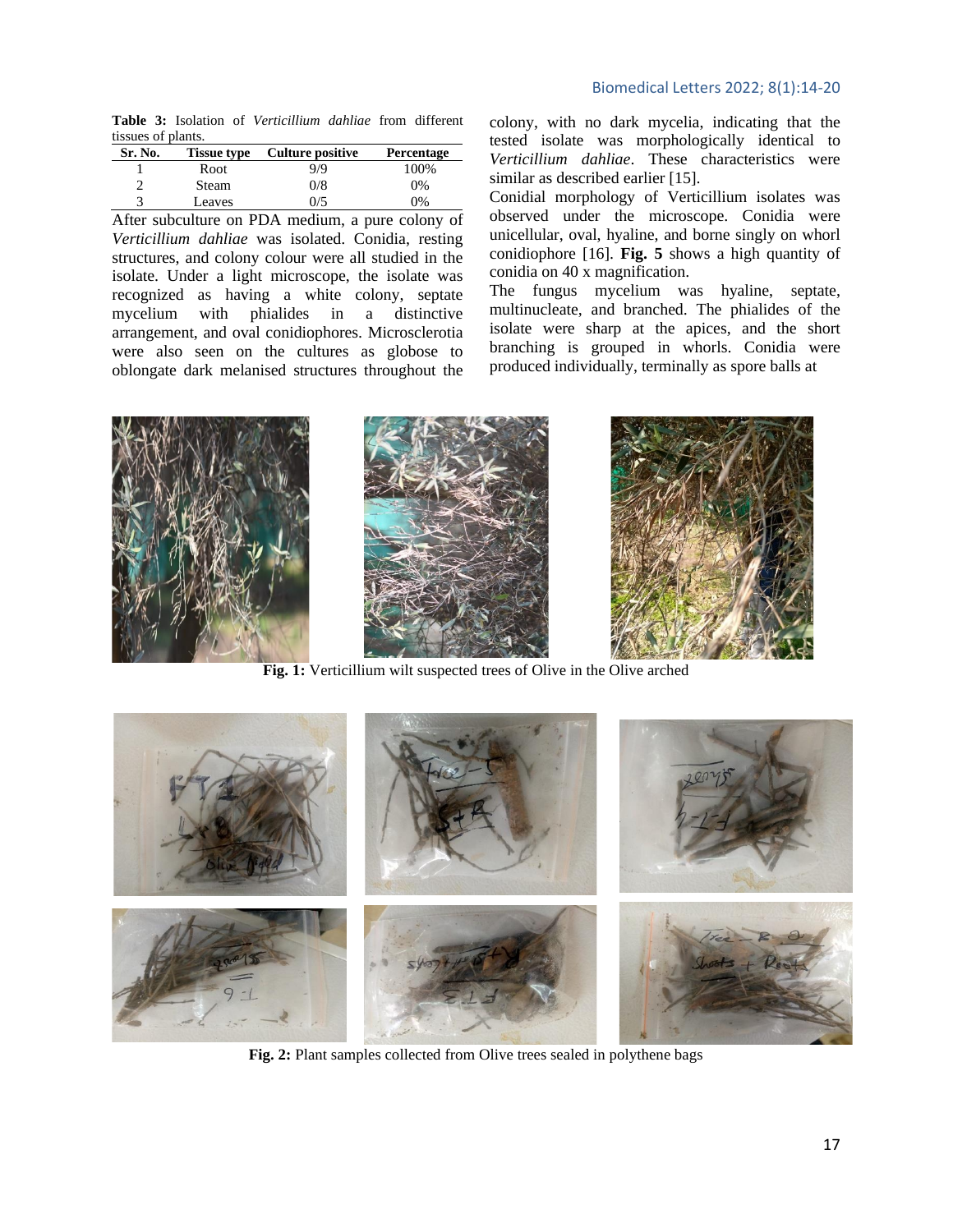# Biomedical Letters 2022; 8(1):14-20



**Fig. 3:** Fungal Isolates on PDA media



**Fig. 4:** Pure white colony of *Verticillium dahliae*



**Fig. 5:** Spores morphology of Verticillium dahliae isolate from Olive tree

the ends of phialides. The colony has a lot number of spores and mycelia (**Fig. 6**). Earlier studies have described similar morphology of *V. dahliae* for its mycelium morphology [17]. Based on this morphology, we concluded this fungus to be *V. dahliae*.

Microsclerotia were observed after culturing the fungus for 15 days on PDA media. *Verticillium dahliae* microsclerotia were dark brown to black in colour (**Fig. 7**) and consisted of inflated, nearly spherical cells that arose from single hyphae by recurrent budding as reported earlier [18].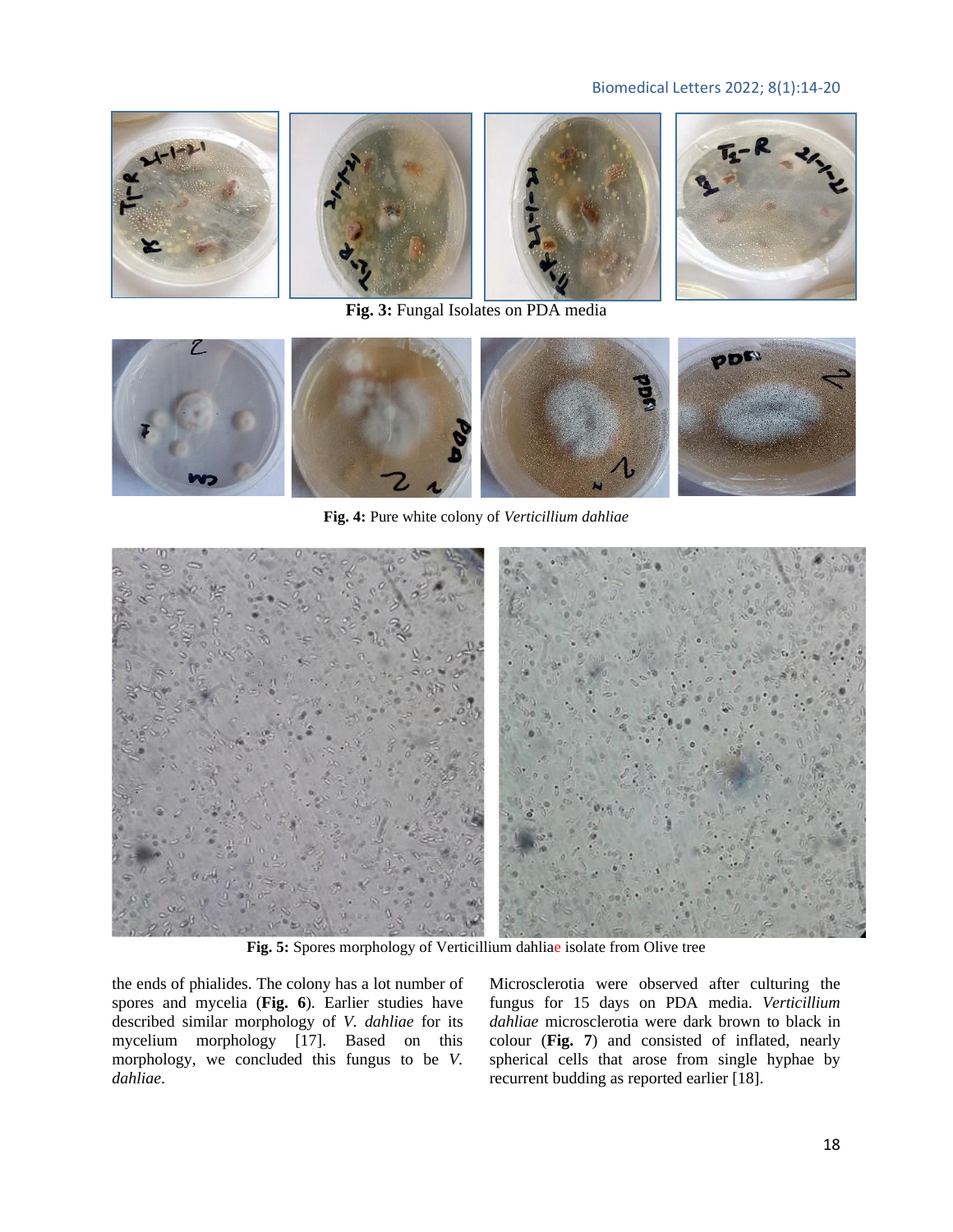# Biomedical Letters 2022; 8(1):14-20



**Fig. 6:** Mycelium morphology of Verticillium dahlia isolate from Olive tree



**Fig. 7:** Microsclerotia morphology of *Verticillium dahliae* isolate from Olive tree



**Fig. 8:** Graphical indication of colony diameter on PDA and CM media